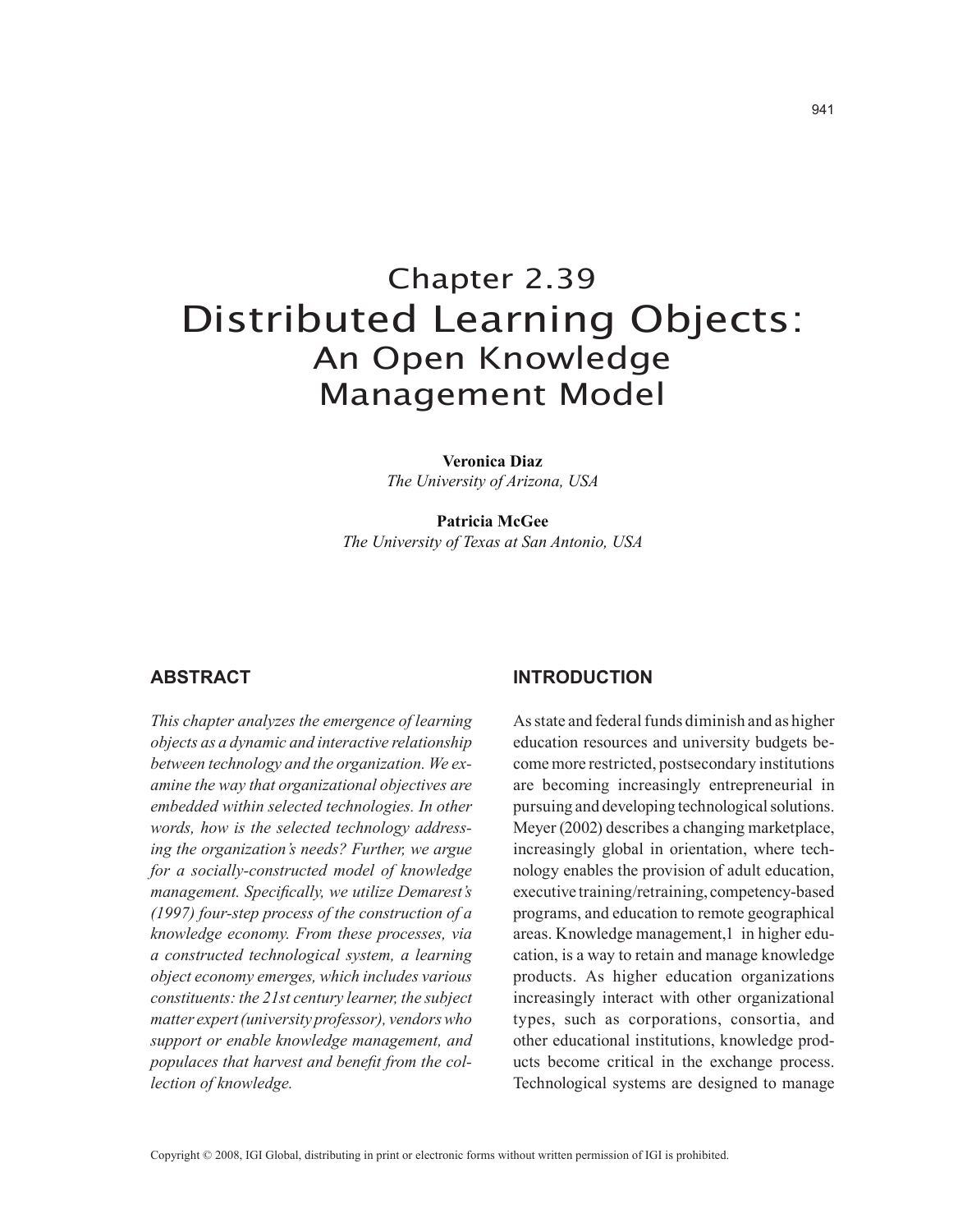knowledge and are situated in social systems with corresponding cultures, values, and beliefs. As such, higher education, as an organizational structure and a social system, must consider processes, policies, and embedded assumptions about technology, teaching, and learning, not only within their own institution, but also across those with which they interact.

The trend toward knowledge management is evidenced in the myriad of technological artifacts that have emerged to capture, categorize, and manage learning objects. During their evolution, learning objects have come to be defined in a number of ways, depending on the context and culture from which they emerge, for example, computer science, education, instructional technology, and so on. For our purposes, we define a learning object as any digital asset that is intended to be used to achieve a learning objective and can be re-used in different contexts. Learning objects may be data or data sets, texts, images or image collections, audio or video materials, executable programs, courses offered through Learning/Course Management Systems (L/CMS), or other resources that can be delivered electronically. Learning objects should be re-useable and re-purposeable over time and location and interoperable across systems and software (see Downes, 2002; Robson, 2001; Wiley, 2000). Additionally, learning objects can be combined or aggregated in different ways providing the potential for individualized learning experiences for specific learners in which their learning styles, prior knowledge, and specific learning needs are accounted for. They may also offer great value in terms of saving time and money in course development, increasing the reusability of content, enhancing students' learning environment, sharing knowledge within and across disciplines, and engaging faculty members in a dynamic community of practice (Bennett & Metros, 2001). Learning objects may be created by individuals or institutions and therefore require consideration of digital rights as well as storage and distribution.

How learning objects are stored and subsequently accessed has been primarily addressed through technology systems known as digital learning object repositories. Thomas and Home (2004) have identified four rationales, not only for the development of learning objects, but also for their storage in these digital containers.

- 1. The Efficiency Route: The more institutions work together, the less likely replication of efforts and therefore reduced costs based on the idea that learning objects "deliver industrial economies of scale" (p. 12).
- 2. The Teacher-Centered Route: The more that educators share resources and best practices, the more likely teaching will improve. In this manner learning object "creation [is] co-production" (p. 12).
- 3. The Pupil-Centered Route: Learners who have access to a variety of objects designed with different learning needs in mind, can be better supported. In this sense, learning objects become "scalable and networked" (p. 13).
- 4. The Freedom Argument: Educators should take ownership and be able to disseminate freely to the larger educational community without struggling with or against issues of institutional ownership, intellectual property or even censorship.

These rationales serve to illustrate the value structures within organizational cultures that determine how technology is used to make knowledge accessible and the reasons for doing so. Such positions are reflected in organizational policies and are particularly critical within crossinstitutional interactions.

This chapter analyzes the emergence of learning objects as a dynamic and interactive relationship between technology and the organization. We examine the way that organizational objectives are embedded within selected technologies. In other words, how is the selected technology address-